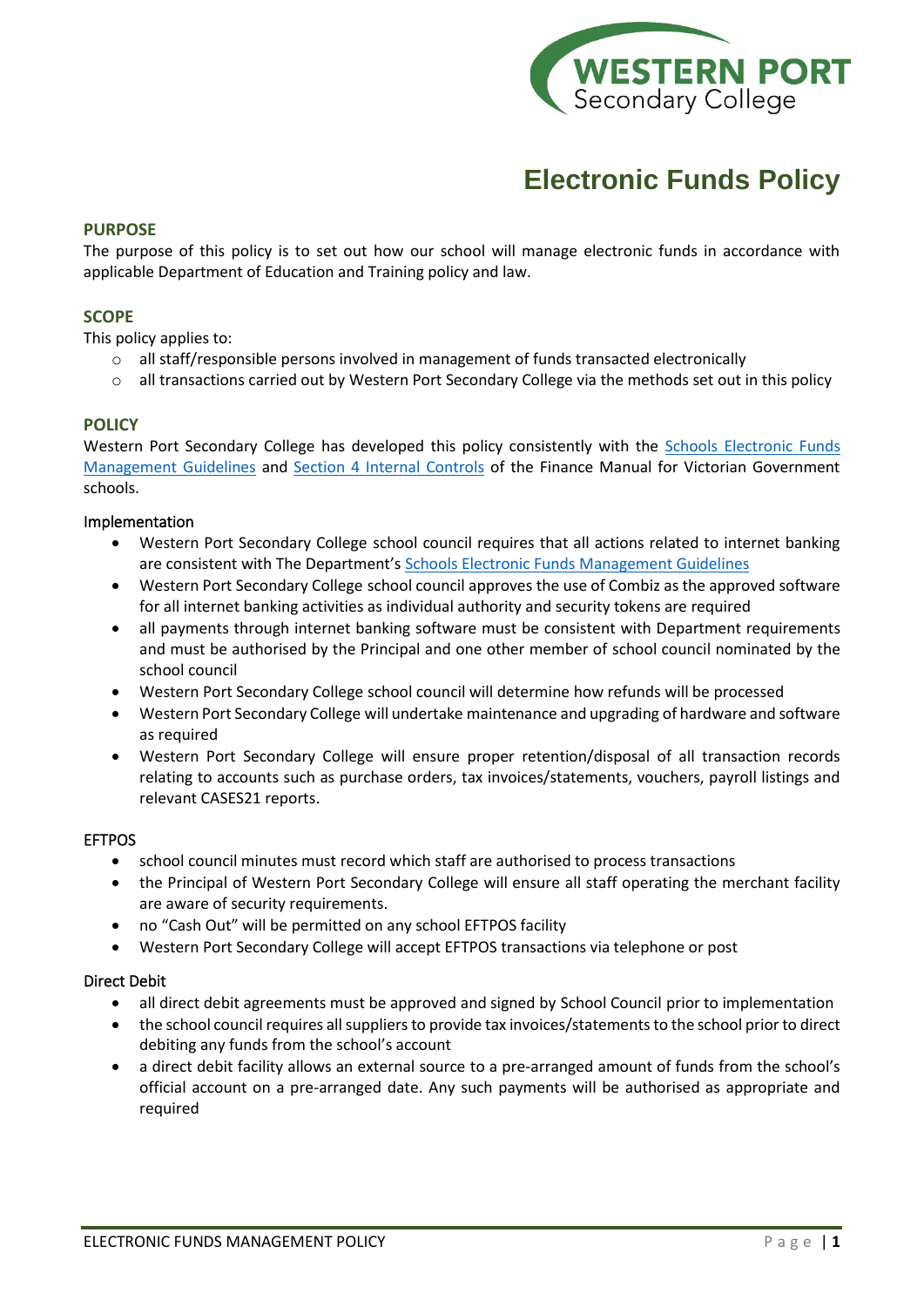

the following suppliers are authorised for direct debit

| Company       | Amount           | <b>Frequency</b> | Reason                         |
|---------------|------------------|------------------|--------------------------------|
| Ecomms        | \$180.40         | Monthly          | <b>Phone Service Agreement</b> |
| Eduquip       | \$6,528.96       | Quarterly        | Photocopier Lease              |
| Commbiz       | As per statement | Monthly          | <b>Bank Fees</b>               |
| Commbiz       | As per statement | Monthly          | Credit card payment            |
| VicSuper      | As required      | Fortnightly      | Superannuation                 |
| Local Payroll | As required      | Fortnightly      | Payroll                        |

• Western Port Secondary College will ensure adequate funds are available in the Official Account for the "sweep" of funds to the supplier.

#### Direct Deposit

- Western Port Secondary College utilises a "two user authorisation of payments" banking package, as it contains a greater degree of security and access controls
- creditor details will be kept up to date and the treatment of GST for creditors will be monitored
- payment transactions will be uploaded as a batch through the CASES21 system
- all payments made through the internet banking system must be authorised by two authorised officers

#### BPay

Payments made by BPay are subject to the same requirements as for all transactions relating to accounts such as:

- purchase orders
- tax invoices/statements
- payment vouchers
- signed screen prints and payee details
- relevant CASES21 reports etc.

This includes a requirement for the principal to sign and date BPay transaction receipts attached to authorised payment vouchers.

#### **COMMUNICATION**

This policy will be communicated to our school community in the following ways:

hard copy available from school administration upon request

#### **FURTHER INFORMATION AND RESOURCES**

- Finance Manual for Victorian Government Schools
	- o [Section 3 Risk Management](https://www2.education.vic.gov.au/pal/risk-management-finance-manual-section-3/policy)
	- o [Section 4 Internal Controls](https://www2.education.vic.gov.au/pal/internal-controls-finance-manual-section-4/policy)
	- o [Section 10 Receivables Management and Cash Handling](https://www2.education.vic.gov.au/pal/receivables-management-and-cash-handling-finance-manual-section-10/policy)
	- Available from: Finance Manual [Financial Management for Schools](https://www2.education.vic.gov.au/pal/finance-manual/policy)
- [Schools Electronic Funds Management Guidelines](http://www.education.vic.gov.au/Documents/school/principals/finance/Fin%20Schools%20Electronic%20Funds%20Management%20Guidelines%20V1_2.pdf)
- CASES21 Finance Business Process Guide
	- o [Section 1: Families](https://edugate.eduweb.vic.gov.au/edulibrary/Schools/Forms/AllItems.aspx?RootFolder=%2fedulibrary%2fSchools%2fCASES21%2fCASES21%20Finance%2fFinance%20Business%20Process%20Guide&FolderCTID=&View=%7b393E28AF%2d9188%2d49EC%2d9B2F%2d5B1CA6BF217D%7d)